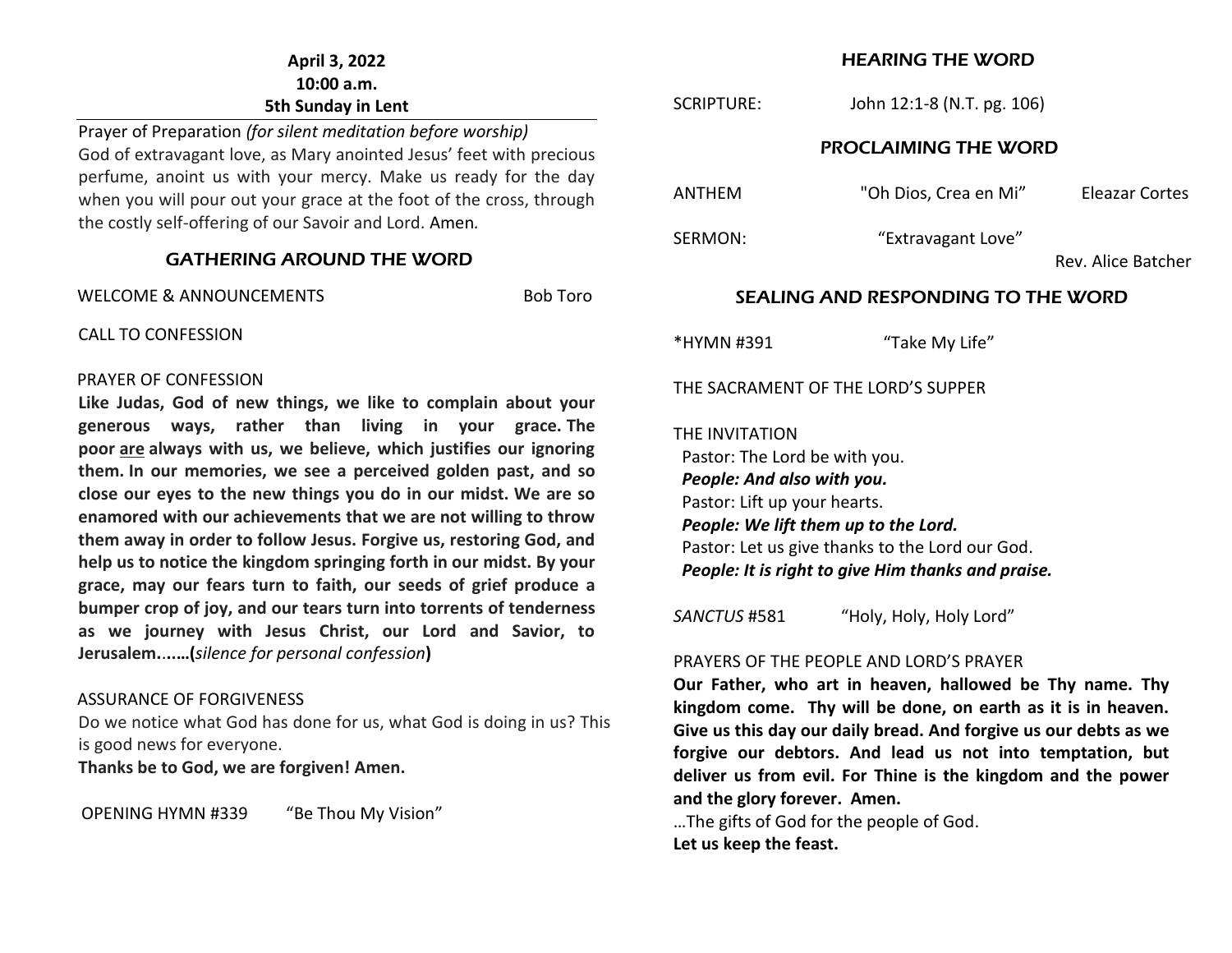HYMN #367 "Jesu, Jesu, Fill Us with Your Love"

### CARRYING THE WORD TO THE WORLD

\*CLOSING HYMN #408 "Where Cross the Crowded Ways of Life"

INVITATION TO TITHES AND OFFERINGS & PRAYER OF DEDICATION

\*BENEDICTION

POSTLUDE "Glory in the Cross" Dan Schutte

\*Please stand if able

### *Rev. Alice Batcher Bio:*

Reverend Alice Batcher is a graduate of Union Theological Seminary in NYC. Originally ordained with the ABCUSA, Alice now has standing with the UCC. During the week, Alice is a hospice chaplain. In her spare time Alice enjoys working with her little poodles, COVID adoptees.

First Presbyterian Church of Avenel 621 East Woodbridge Avenue Avenel, NJ 07001 April 3, 2022



"Extravagant Love" Rev. Alice Batcher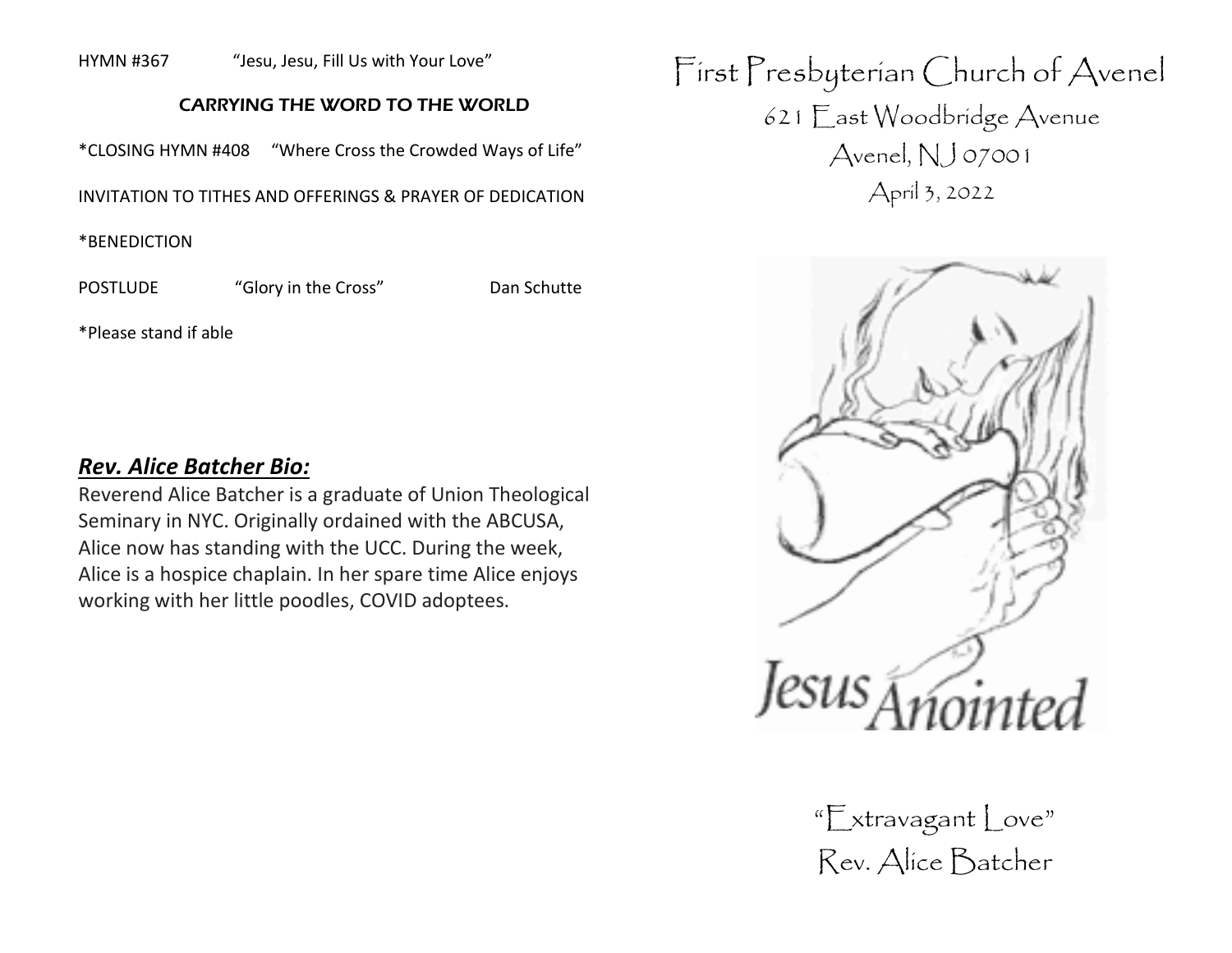### **Prayers for those with long-term concerns**

We ask that these friends have God in their lives, that they and their families feel His loving presence, and comfort during their continued struggles. Updates will be printed as available.

Jennifer Perez – RSD/CRPS, & gastroparesis Maria - a friend of the Knotts and Haggerty families; she is in an acute care facility for traumatic brain injury.

### **Friends and Loved Ones in the Service and their Families**

### **STATESIDE**

Robert L. Gillis – invasive cardiovascular technologist in the US Navy and stationed at Walter Reed Medical Center in Washington DC, grandson of Barbara & Bill Morgan.

Lauren Hansen-Salmond – 1<sup>st</sup> LT, – Stephanie & Charlie Kurowsky's niece

Jeffrey Hansen - 1<sup>st</sup> LT, Kuwait, Stephanie & Charlie Kurowsky's nephew

Daniel Hedner – Carolyn & Jake Stockl's nephew

Steven Stockl – Carolyn & Jake Stockl's nephew

Amy Updike

Rob – serving in the U.S. Navy, San Diego, CA. - Lynn & Wayne Dubin's son.

Anthony Service – U.S. Air Force, in San Antonio.

\_\_\_\_\_\_\_\_\_\_\_\_\_\_\_\_\_\_\_\_\_\_\_\_\_\_\_\_\_\_\_\_\_\_\_\_\_\_

### **OVERSEAS**

The children and youth in our congregation and our youth ministry Racial equality reconciliation in Woodbridge Township and our nation. Our ministry partners –

 Boys Town Camp Johnsonburg Christian Appalachian Project, Kentucky Elijah's Promise, New Jersey International Justice Mission, Washington DC International Students, Inc. Mr. Matt Barany Jr., who serves with Second Level Ministry Reliant Redemption Church, Pennsylvania Navajo Ministries Salvation Army of Perth Amboy, NJ Saint Jude's Children's Hospital of Memphis, Tennessee Walter Hoving Home World Vision

# *Prayer Concerns and Praises April 3, 2022*

*The Prayer Chain -* provides immediate prayer for *critical and emergency situations*. All other needs will be taken care of through the prayer list. To place someone on the prayer chain call Millie Knotts at 732-382-9391.

*The Prayer List -* provides opportunities to share prayer within our church family. Prayer requests will be published for up to 6 weeks unless updated. To add someone to this list call the church office at 732-634-1631.

(*Note: Please be sure the person you are adding to this list has given his or her permission to do so).*

"And pray in the Spirit on all occasions with all kinds of prayers and requests. With this in mind, be alert and always keep on praying for all the Lord's people" Ephesians 6:18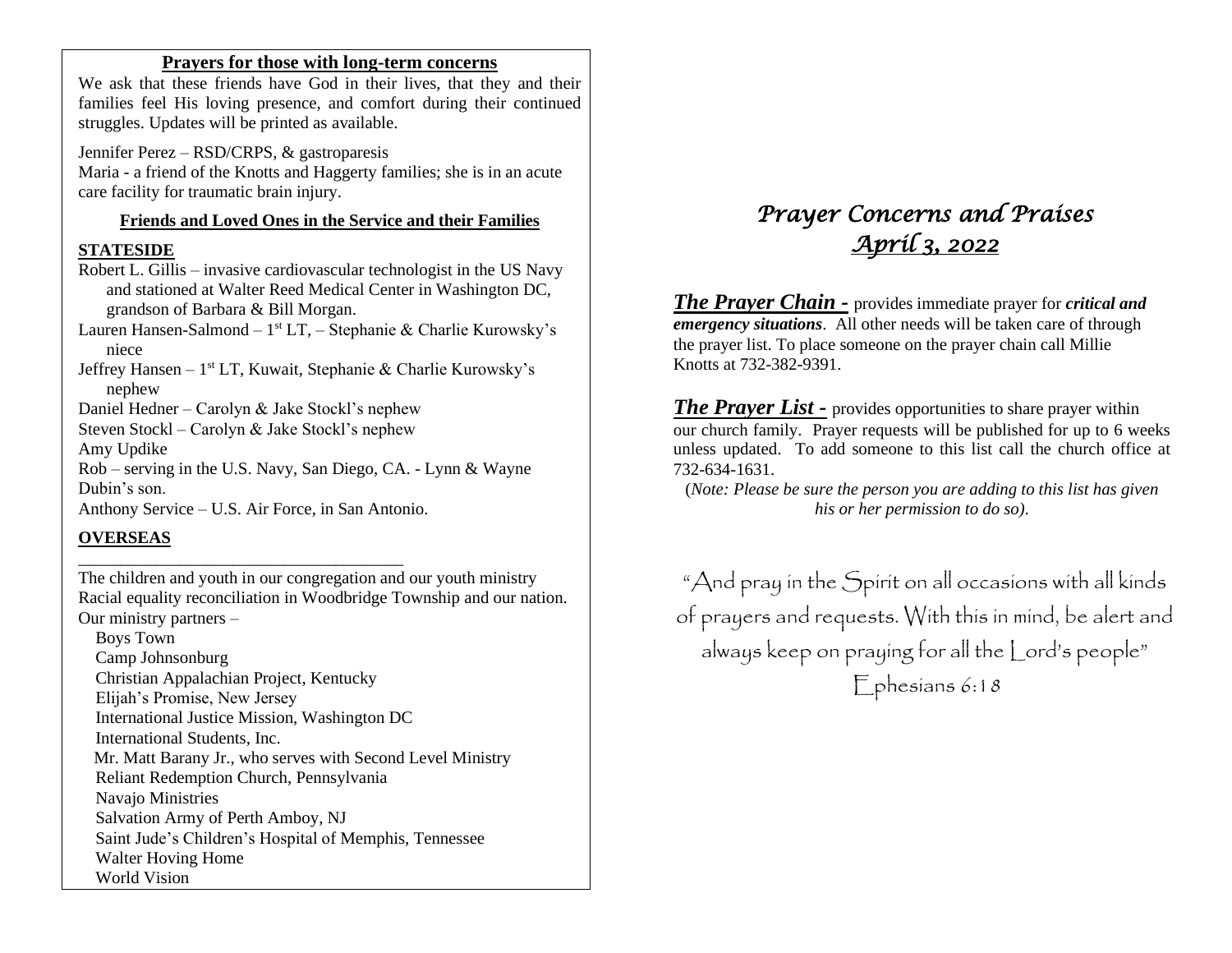### *New Joys and Concerns*

Please pray for Vilma Ambis' peace and comfort.

*2 nd Week*

*3 rd Week*

*4 th Week*

*5 th Week*

*6 th Week* 

Please pray for Alba Grano, Linda Vassallo's childhood friend, who is facing multiple health issues.

*Prayers and Sympathies*

*SHUT-INS Please continue to keep in your prayers those members who are unable to join us for worship on Sundays.* 

> **Health and Healing** *Carol Palmer and Jen Perez*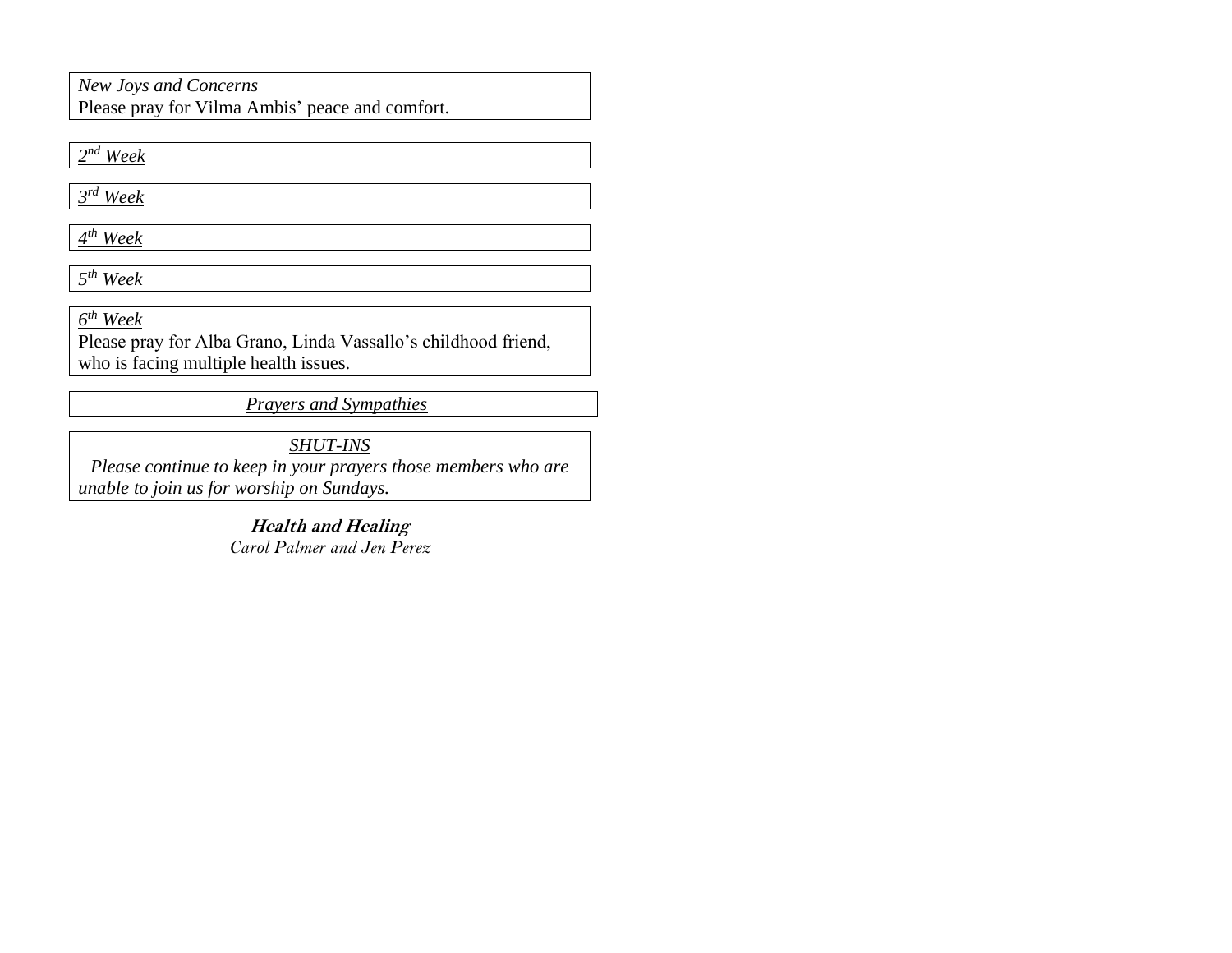*The mission of First Presbyterian Church is to grow in Christ and make Him known. This is based on John 15:5: "Yes, I am the vine; you are the branches, apart from me you can do nothing." The Holy Spirit strengthens us to:* 

- *1. Connect to the vine,*
- *2. Grow to maturity,*
- *3. Share the fruit*

### **STEWARDSHIP 2021**

In an effort to help our congregation track our annual budget as it compares to giving, the Session has decided to include a brief monthly report. We are a 501(c)(3) not-for-profit organization, and are completely dependent upon tithes, offerings, and donations to fulfill our budgeted expenses.

| <b>General Fund Balance</b> |                                       | Net for the month | YTD            |
|-----------------------------|---------------------------------------|-------------------|----------------|
| 12/31/2021 \$76,156.39      |                                       |                   |                |
|                             | $01/31/2022$ \$73,393.05 \$(2,753.34) |                   | $$$ (2,753.34) |
|                             | 02/28/2022 \$73,809.90 \$ 416.85      |                   | $$$ (2,336.49) |

**CHURCH PROPERTY STEWARDS NEEDED (for pay) –** When we rent church property such as the gym (Westminster Hall) or Jacob Morgan Hall, a church member must be present on site. Stewards open/close the building and oversee good property stewardship. For their service, stewards are paid \$12/hour (by renters). If you are able to serve in this way (occasionally or regularly), or have questions or would like more information, please call the church office from 8:30 a.m. to 1:30 p.m., Tuesday through Friday.

**Per Capita Amount has been changed from \$45.00 to \$40.00**

### **WELCOME TO WORSHIP THIS MORNING. WE'RE GLAD YOU'RE HERE! WE BELIEVE YOU ARE HERE FOR A DIVINE PURPOSE. LET US KNOW HOW WE CAN SERVE YOU TODAY!**

### **THIS WEEK IN OUR CHURCH**

### **SUNDAY, April 3, 2022**

 9:00 a.m. Sunday School – SSO 10:00 a.m. Worship Service (Guest Preacher– Rev. Alice Batcher) Live Stream-Facebook 6:00 p.m. Youth Group – CE

### **MONDAY, April 4, 2022**

7:00 p.m. Property Care/Stewardship Mtg. – CO

### **TUESDAY, April 5, 2022**

2:00 p.m. Mission/Outreach Mtg. – CO 7:00 p.m. Worship Comm Mtg. – CO 7:30 p.m. CE Mtg. – SSO

### **WEDNESDAY, April 6, 2022**

### **THURSDAY, April 7, 2022**

 8:00 p.m. Prayer Gathering – Dial In (425) 436-6302 then enter code 773724#.

### **FRIDAY, April 8, 2022**

### **SATURDAY, April 9, 2022**

## **SUNDAY, April 10, 2022**

### **PALM SUNDAY**

 9:00 a.m. Sunday School – SSO 10:00 a.m. PALM SUNDAY Worship Service – (Guest Preacher–Rev. Emily Lueder) Live Stream-Facebook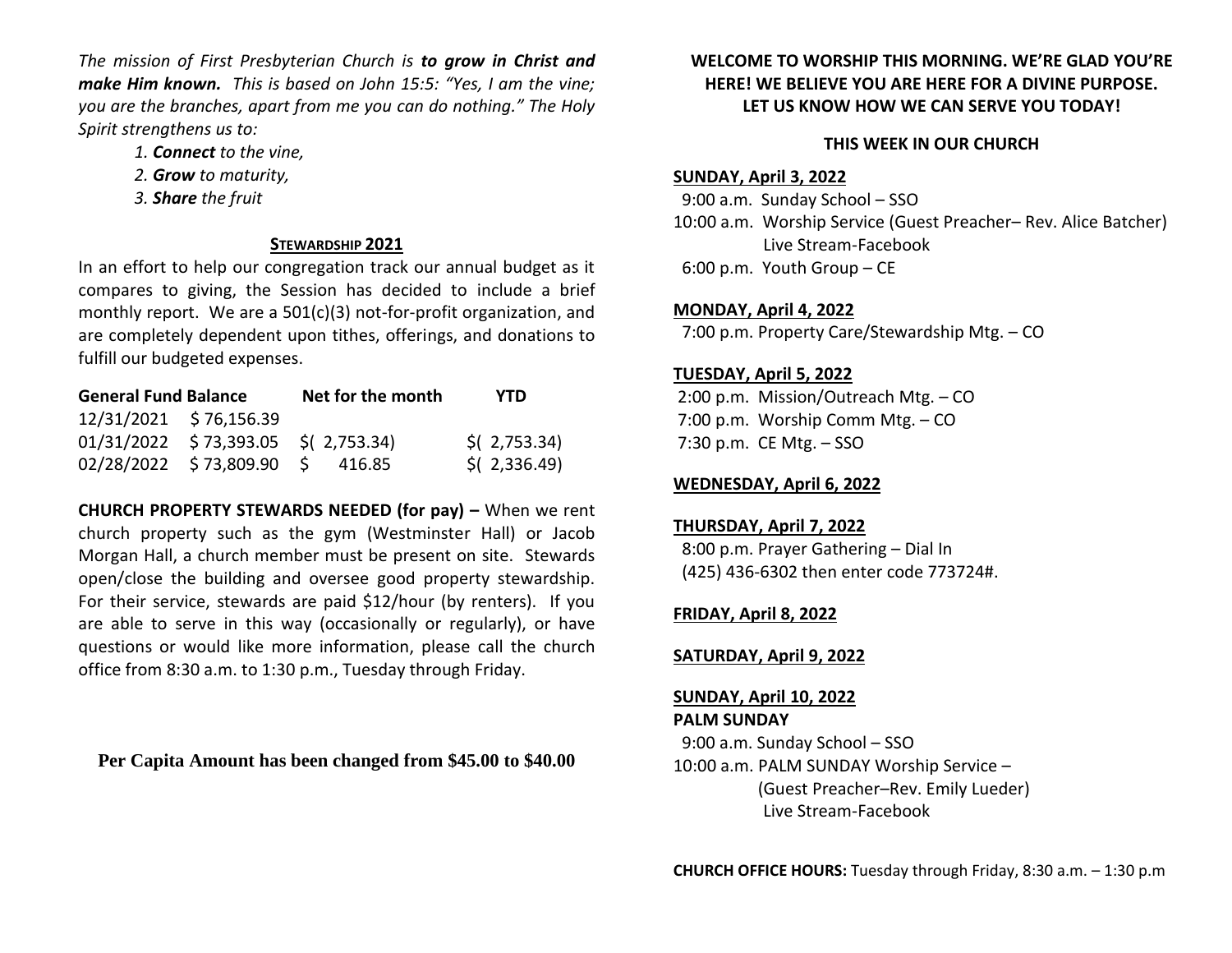### **OPPORTUNITIES TO SERVE OR SHARE**

**SUNDAY SCHOOL –** meets every Sunday at 9 am in the Christian Education Building's Sunday School Office.

**YOUTH GROUP –** meets every 1<sup>st</sup> and 3<sup>rd</sup> Sunday of the month at 6:00pm in the Christian Education Building. **No Youth Group on Easter Sunday, April 17th .**

**CHANCEL FLOWER AVAILABLITIY –** The following dates are available on the chancel flower calendar: April 17th & April 24h. Reservations for chancel flowers may be made through the church office. The cost is \$30.00 for two arrangements.

**PRAYER GATHERING –** is on Thursday evenings at 8 pm. Dial (425) 436-6302 then enter code 773724#. If you have any questions, please contact Sandy Kosakowski 908-930-3628.

**WORSHIP SERVICE LIVE STREAM –** via Facebook every Sunday at 10:00 am. We hope you will join us online if you will not be attending at the church. Please tell your friends, especially shut-ins.

**BULLETINS** – will now be on our website. Weekly bulletins can be emailed as well. If you would like a weekly bulletin emailed, please contact the Church Office to be put on the emailing list.

**YOU TUBE CHANNEL** – An email request has been sent to everyone asking to subscribe to the church YouTube Channel. We need a minimum of 50 subscribers to be able to live stream our service, we currently have 34. Thank you for helping. Mission Team.

VBS – will begin July 25<sup>th</sup> through July 29<sup>th</sup> for 3 year old potty trained through 5<sup>th</sup> Grade. Please fill out registration form attached to the bulletin.

**SIT AND KNIT (and CROCHET) –** On Saturdays from 9:30am to 11:00am in the Choir Room. Bring your projects, a friend, and any patterns you would like to share or may need help with. We can learn new things from each other.

**GUEST PREACHER –** for Sunday, April 10, 2022, is Rev. Emily Lueder. Originally from Northwest Indiana, Emily studied theology and ministry and philanthropic leadership and service at Valparaiso University. She moved to Princeton, NJ and graduated from Princeton Theological Seminary in 2019. She completed her yearlong chaplain residency at the Mount Sinai Hospital in Manhattan and currently serves as a palliative care chaplain with Hackensack Meridian Health. In her free time, Emily enjoys all things Golden Girls and Abraham Lincoln.

### **WELCOME TO OUR WORSHIP SERVICE!**

*Visitors, we welcome you to this morning's time of worship. If you are looking for a church home or would like to explore the meaning of membership at Avenel Presbyterian Church, please ask an usher or the worship assistant.* 

*Joseph Fernandez Music Director resolutjoe@gmail.com Michael Peterson Sexton avenelpres@gmail.com* Stephanie Kurowsky Stream Lines [avenelstreamlines@comcast.net](mailto:avenelstreamlines@comcast.net) *Belinda Kerchner SS Superintendent For 2022 Linda Vassallo Church Office (732) 634-1631 Susan Smolsky Webmaster rustisioux@comcast.net Church Email avenelpres@gmail.com Church Website avenelpresbyterianchurch.org*

*Scripture for Sunday, April 10th*

Psalm 18:1-2, 19-29 Luke 19:28-40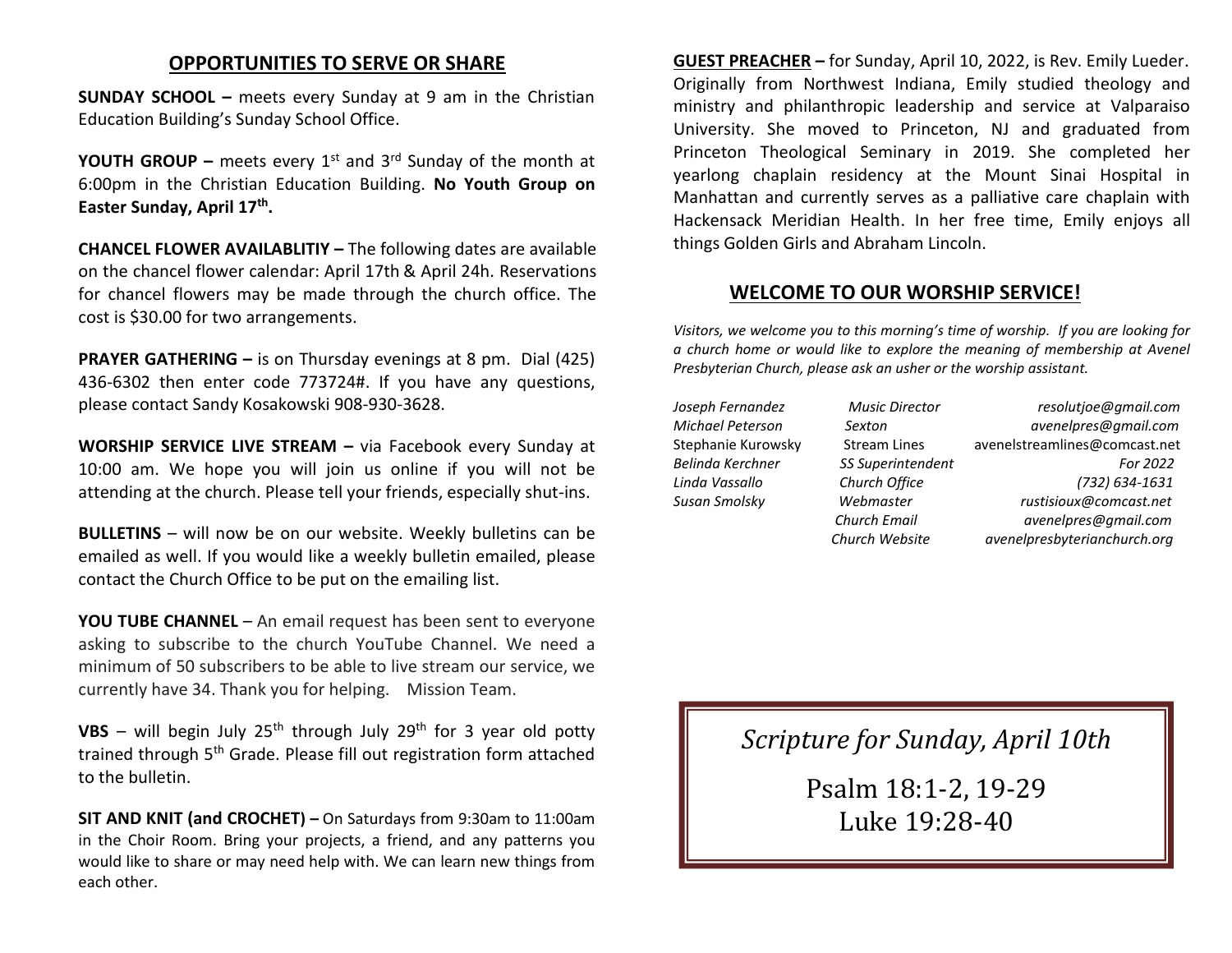

**Get Ready For A Howlin' Good Time***!*

**New friends • Amazing experiments • Creative games Super-fun snacks • Surprising adventures • Incredible music**

> **The First Presbyterian Church of Avenel 621 E Woodbridge Ave, Avenel, NJ**

**July 25th – July 29th 9:00 am – 12:15 pm**

**Vacation Bible School Registration: Contact church office at 732-634-1631**

**or**

**Email: [avenelpres@gmail.com](mailto:avenelpres@gmail.com) Website: [www.Avenelpresbyterianchurch.org](http://www.avenelpresbyterianchurch.org/)**





**Vacation Bible School 2022 July 25th – July 29th 9:00 am – 12:15 pm**

**ALL CHILDREN 3 YEARS OLD & POTTY TRAINED THROUGH 5TH GRADE**

**COME & CELEBRATE GOD'S GREATNESS, MUSIC, CRAFTS, SNACKS, & MORE**

#### **SNEAKERS MUST BE WORN FOR GYM**

**The First Presbyterian Church of Avenel 621 E. Woodbridge Ave. Avenel, NJ 07001 Phone: 732-634-1631 / Fax 732-634-1291 Email: [avenelpres@gmail.com](mailto:avenelpres@gmail.com) Website: [www.Avenelpresbyterianchurch.org](http://www.avenelpresbyterianchurch.org/)**

**Register by: June 30, 2022**

**Please print clearly**

**Child's name:** 

**\_\_\_\_\_\_\_\_\_\_\_\_\_\_\_\_\_\_\_\_\_\_\_\_\_\_\_\_\_\_\_\_\_\_\_\_\_\_\_\_\_\_\_\_\_M/F\_\_\_\_\_\_\_**

**Address:** 

Birthday: **We are also completed in June:** 

**\_\_\_\_\_\_\_\_\_\_\_\_\_\_\_\_\_\_\_\_\_\_\_\_\_\_\_\_\_\_\_\_\_\_\_\_\_\_\_\_\_\_\_\_\_\_\_\_\_\_\_\_\_\_**